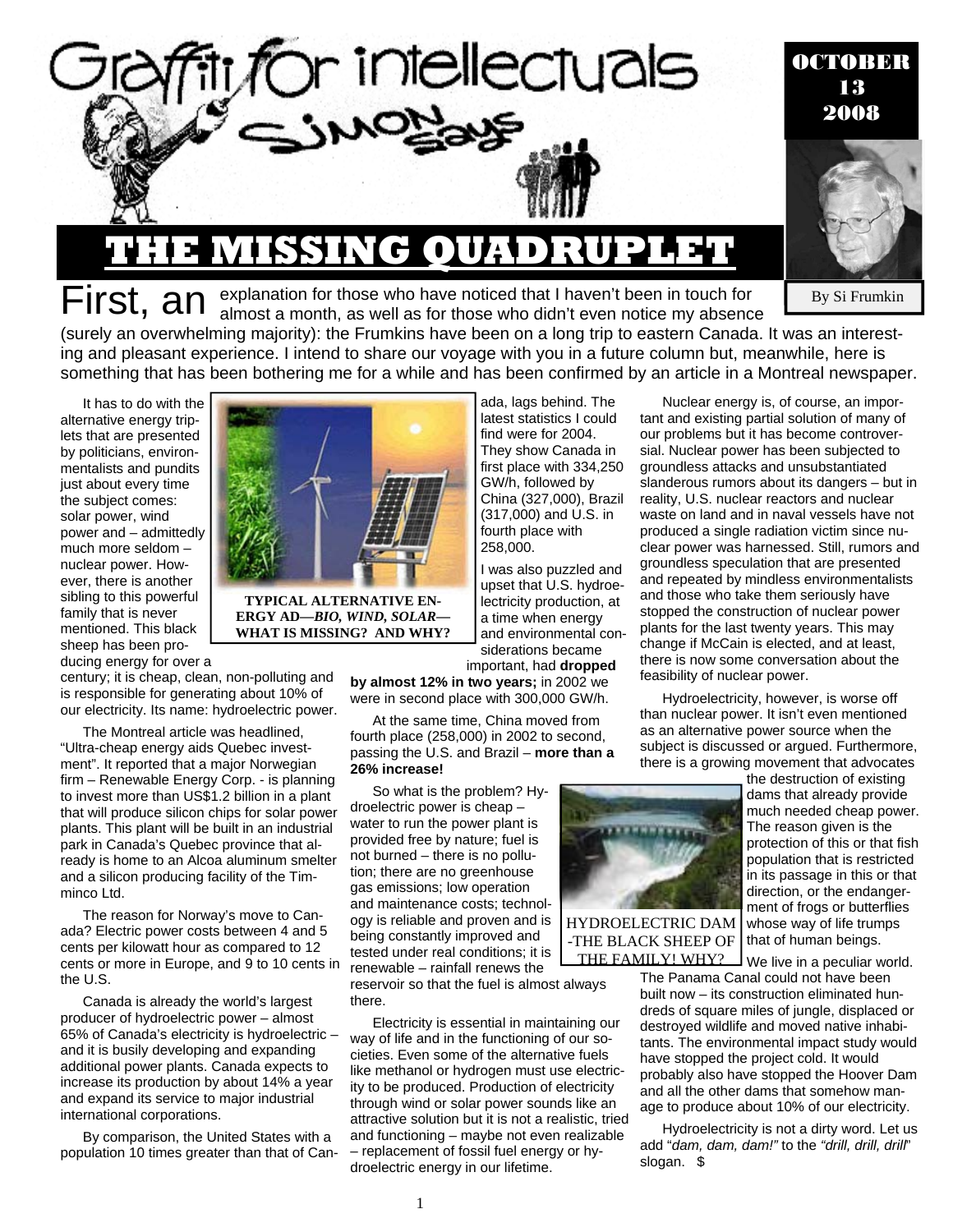**THE GREEN BUBBLE BURSTS** Ted Nordhaus and Michael Shellenberger A realistic assessment of the situation by two prescient environmentalists with whom (*Horrors!!)* I agree. What is still weird is that the "lost quadruplet" (see page 1) is still omitted in this L.A.Times, 9/30/08 article. Why is "hydroelectric power" a dirty word?

As the election enters its endgame, Democrats and their environmental allies face a ety was rising, Democrats brought the bill to political challenge they could hardly have imagined just a few months ago. America's growing dependence on fossil fuels, once viewed as a Democratic trump card held alongside the Iraq war and the deflating economy, has become a lodestone instead. Republicans stole the energy issue from Democrats by proposing expanded drilling - particularly lifting bans on offshore oil drilling -- to bring down gasoline prices. Whereas Barack Obama told Americans to properly inflate their tires, Republicans at their convention gleefully chanted "Drill, baby, drill!" Obama's point on conservation and efficiency was lost on an electorate eager for a

solution to what they perceive as a supply crisis.

**Democrats** and greens ended up in this predicament because they believed their own press clippings -- or, perhaps more accu-



rately, Al Gore's. After the release of the documentary film and book "An Inconvenient Truth," greens convinced themselves that U.S. public opinion on climate change had shifted dramatically, despite having no empirical evidence that was the case. In fact, public concern about global warming was about the same before the movie -- 65% told a Gallup poll in 2007 that global warming was a somewhat or very important concern in comparison to 63% in 1989. Global warming remains a low-priority issue, hovering near the bottom of the Pew Center

for People and the Press' top 20 priorities.

By contrast, public concern about gasoline and energy prices has shifted dramatically. While liberals and environmentalists were congratulating themselves on the triumph of climate science over fossil-fuel-funded ignorance, planning inauguration parties and

writing legislation for the next Democratic president and Congress, gas prices became the second-highest concern after the economy, according to Gallup.

This summer, elite opinion ran headlong into American popular opinion. The train wreck happened in the Senate and went by the name of the Climate Security Act. That bill to cap U.S. greenhouse gas emissions would have, by all accounts (even the authors'), increased gasoline and energy prices. Despite clear evidence that energy-price anxithe Senate floor in June when gas prices were well over \$4 a gallon in most of the country. Republicans were all too happy to join that fight.

Indeed, they so relished the opportunity to accuse Democrats of raising gasoline prices in the midst of an energy crisis, they insisted that the 500-page bill be read into the Senate record in its entirety in order to prolong the debate. Within days, Senate Democrats started jumping ship. Democratic leaders finally killed the debate to avert an embarrassing defeat, but by then they had handed Republicans a powerful political club.

> Republicans have been bludgeoning Democrats with it ever since. They held dramatic "hearings," unauthorized by the Democratic leadership, on the need for expanded oil drilling to lower gas prices. Former House Speaker Newt Gingrich quickly announced a book, "Drill Here, Drill Now, Pay Less," a movie and a petition drive. And Republican

presidential candidate John McCain stopped making speeches about his support for bipartisan climate action, which is how he had started his campaign, and attacked Obama and congressional Democrats for opposing drilling instead.

On June 9, three days after the emissions cap-and-trade bill died in the Senate, Obama led McCain by eight points, according to Gallup. By June 24, the race was in a dead heat, a shift owed in no small part to Republicans battering Democrats on energy.

> Seeing the writing on the wall, Obama reversed his opposition to drilling in August, and congressional Democrats quickly followed suit.



But the damage has largely been done. In following greens, Democrats allowed McCain and Republicans to cast them as the party out of touch with the pocketbook concerns of middle-class Americans and captive to special interests that prioritize remote wilderness over economic prosperity.

In a tacit acknowledgment of their defeat, some green leaders, such as the Sierra Club's Carl Pope, have endorsed the Democrats' pro-drilling strategy. But few of

them seem to realize the political implications. The most influential environmental groups in Washington -- the Natural Resources Defense Council and the Environmental Defense Fund -- are continuing to bet the farm on a strategy that relies on emissions limits and other regulations aimed at making fossil fuels more expensive in order to encourage conservation, efficiency and renewable energy. But with an economic recession likely, and energy prices sure to remain high for years to come thanks to expanding demand in China and other developing countries, any strategy predicated centrally on making fossil fels more expensive is doomed to failure.

A better approach is to make clean energy cheap through technology innovation funded directly by the federal government. In contrast to raising energy prices, investing somewhere between \$30 billion and \$50 billion annually in technology R&D, infrastructure and transmission lines to bring power from windy and sunny places to cities is overwhelmingly popular with voters. Instead of embracing this big investment, greens and Democrats push instead for tiny tax credits for renewable energy -- nothing approaching the national commitment that's needed.

With just six weeks before the election, the bursting of the green bubble is a wake-up call for Democrats. Environmental groups, perpetually certain that a new ecological



age is about to dawn in America, have serially overestimated their strength and misread public opinion. Democrats must break once and for all from green orthodoxy that focuses primarily on making dirty energy more expensive and instead embrace a strategy to make clean energy cheap.

By continuing to hew to the green agenda, Democrats have not only put in jeopardy their chance of taking back the White House and growing their majority in Congress, they also have set back the prospects of establishing policies that might effectively address the climate and energy crises.

*Ted Nordhaus and Michael Shellenberger are authors of "Break Through: From the Death of Environmentalism to the Politics of Possibility" and co-founders of the Breakthrough Institute.*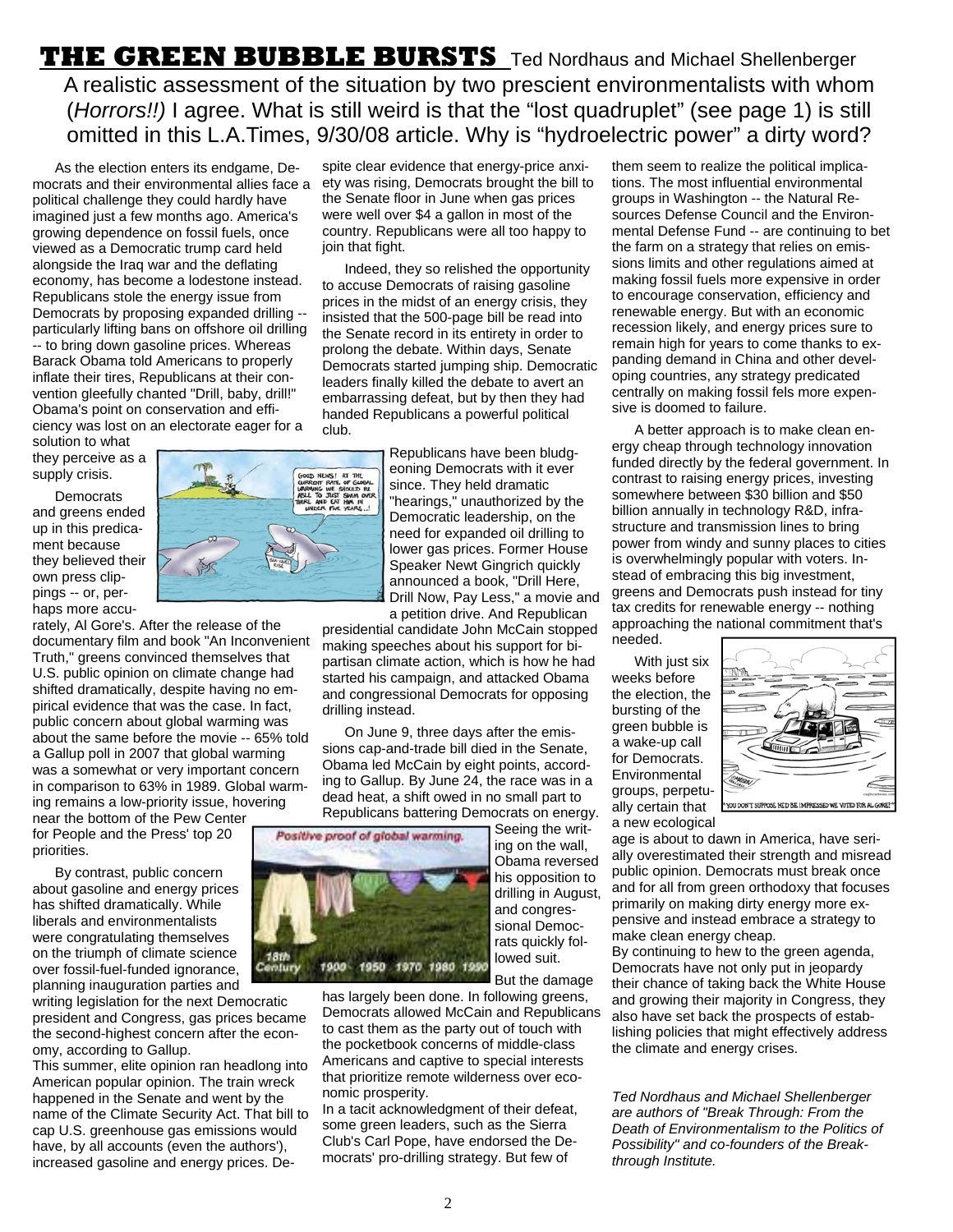## **REQUIEM FOR A RAT By Calev Ben-David, J'lem Post, 7/20/08**

#### **PALESTINIANS: ISRAEL USES RATS AGAINST JERUSALEM ARABS** *The Jerusalem Post*, 7/20, 08

 The Palestinian Authority's official news agency Wafa says Israel is using rats to drive Jerusalem Arab families out of their homes in the Old City of Jerusalem. "Rats have become an Israeli weapon to displace and expel Arab residents of the occupied Old City of Jerusalem," Wafa reported under the title, "Settlers flood the Old City of Jerusalem with rats."

The report continued: "Over the past two months, dozens of settlers come to the alleyways and streets of the Old City carrying iron cages full of rats. They release the rats, which find shelter in open sewage systems."

Wafa quoted unnamed Arab residents as saying that they had tried to eliminate the rats with various poisons, but to no avail. Israel's goal was to "increase the suffering of the [Arabs] in Jerusalem by turning their lives into a real tragedy and forcing them to evict their homes and leave the city," Hasan Khater, secretary-general of the Islamic-Christian Front in Jerusalem, was quoted as saying.

#### **Legendary IDF commando Lt. Col. Yehuda "Ratchka" Akh-Bar, dies at 73**

*The Jerusalem Post*, September 17, 2008

THE IDF'S ELITE SAYERET RODENTUS COMMANDO UNIT AND A FABLED VETERAN of many of the military's most top-secret missions, passed away this week at age 73. The cause of death was cancer.

Akh-Bar, the diminutive hero known to all as "Ratchka," was a beloved and nearmythical figure in the security establishment, a plucky little fighter who overcame a score of shortcomings to become one of the IDF's most honored veterans.

"Ratchka was a true warrior and valued comrade," said his close friend, former IDF chief of General Staff Gabi Ashkenazi. "It's true he had a sharp bite at times, but there was no one else I'd ever want beside me in an enemy sewer."

Ratchka was born and raised Jacob Ratzinger in Jerusalem's haredi Mea She'arim quarter, the scion of a long line of respected rodent rabbis. When he reached 18, he broke with his family, changed his name and joined the army.

"Sitting around all day studying Talmud and eating out of other people's garbage just wasn't for me," he later recalled, "and the military seemed the best way out."

He was originally assigned, along with most other animal recruits at the time, to the IDF biological research test unit stationed at the Ness Ziona Institute. But Ratchka successfully fought to be given full combat status, and was transferred to a Givati Brigade unit in the South. He soon distinguished himself as a fearless scout carrying out risky reconnaissance missions deep into Gaza.

"Those Gazan cats were tough, let me tell you," Ratchka later said in an interview. "Hamas also at the time had its own rodent terrorist leader - a fanatical but fearless little mouse named Farfur. We finally met up one night in a dark alley in Khan Yunis, that only one of us crawled away from."

The targeting killing of Farfur earned

YEHUDA AKH-BAR, FOUNDING CHIEF OF Ratchka swift promotion, and Akh-Bar successfully pushed for the creation of a new elite IDF unit, Sayeret Rodentus - popularly known as "the rat patrol."

> "We went where all of the other IDF units couldn't or wouldn't go," Ratchka once proudly boasted. "The slimiest drainpipes, the filthiest sewers, the grimiest dumps although nothing was as bad as Yasser Arafat's bedroom in the Mukata."

THE DETAILS of that latter mission, like many of the others carried out by Akh-Bar and the rat patrol, remain classified. But the veil of official secrecy surrounding the unit was nearly blown in the summer of 2008.

"After a spate of terror attacks in Jerusalem," Akh-Bar later wrote in his heavily censored memoir *Paws of Victory: A Zionist* 

> *Rat's Tale*, "we were assigned to carry out houseto-house searches in the Old City, checking for signs of Islamic Jihad recruitment among the local Arab residents. We were in the middle of a mission when some of the locals detected our presence,

and we had to fight off a particularly vicious Hizbullah-trained cat. The next thing I knew, we were being condemned by PA officials and were all over the Palestinian press. Luckily, they thought we were part of some crazy settler plot, and never figured out just what we were really up to."

The following year, Akh-Bar led the rat patrol on its most celebrated exploit - the crippling of the Iranian nuclear development program. Dropped deep behind enemy lines by their sister unit, the Israel Air Force Bat Battalion, Ratchka and his comrades penetrated the Natanz uranium enrichment plant, chewed through the electrical wiring of its cooling system and sent the entire installation into irreversible meltdown.

Although later awarded the IDF Medal of Valor for this feat, Ratchka always declined to confirm rumors of a personal run-in with Iranian President Mahmoud Ahmadinejad

during the mission. "Let's just say I've sunk my teeth into a lot of foul-tasting items in my life," he would respond to questions about the incident, "and there are some things even worse than rotten apple cores."

ALTHOUGH AKH-BAR later retired from military service, his adventures were not quite over. Invited to lecture at the UK's famed Sandhurst Royal Military Academy, he found himself arrested at Heathrow Airport and charged with war crimes by a British court acting in response to a suit brought by a local Palestinian rights organization.

But Ratchka proved himself as able a fighter in the court as on the battlefield, turning the tables on his hosts by acting for his own defense, and winning acquittal with his stunning final summation of his case.

"I just threw their own words back at them," Akh-Bar noted, "by quoting Shakespeare's great speech for Shylock: 'I am a Jewish rat. Hath not a Jewish rat eyes? Hath not a Jewish rat paws? Fed with the same cheese, hurt with the same traps, as a Christian rat is. If you trap us, do we not bleed? If you poison us, do we not die? And if you wrong us, do we not bite back?'"

Later in life, looking to still perform public service, Ratchka was recruited by rodent environmental organizations campaigning to restore the former Hiriya dumping ground outside Tel Aviv to its old glory.

"Cleaning up the Hiriya dump turned out to be the worst move since draining the Hula swamps," said Ratchka. "It was a tough fight, but we finally managed to get the garbage back where it belonged - although it still doesn't have quite the same old smell."

In honor of his efforts, the Prime Minister's Office announced yesterday that the Hiriya would be renamed the Ratchka Memorial Wastefill.

Lt.-Col. (res.) Akh-Bar will be laid to rest with full military honors in the rodent section of Jerusalem's Mount Herzl Cemetery tomorrow morning. He is survived by his wife Gili, their 657 children and 28,248 grandchildren.

May his memory be blessed!  $\hat{\mathbf{\times}}$